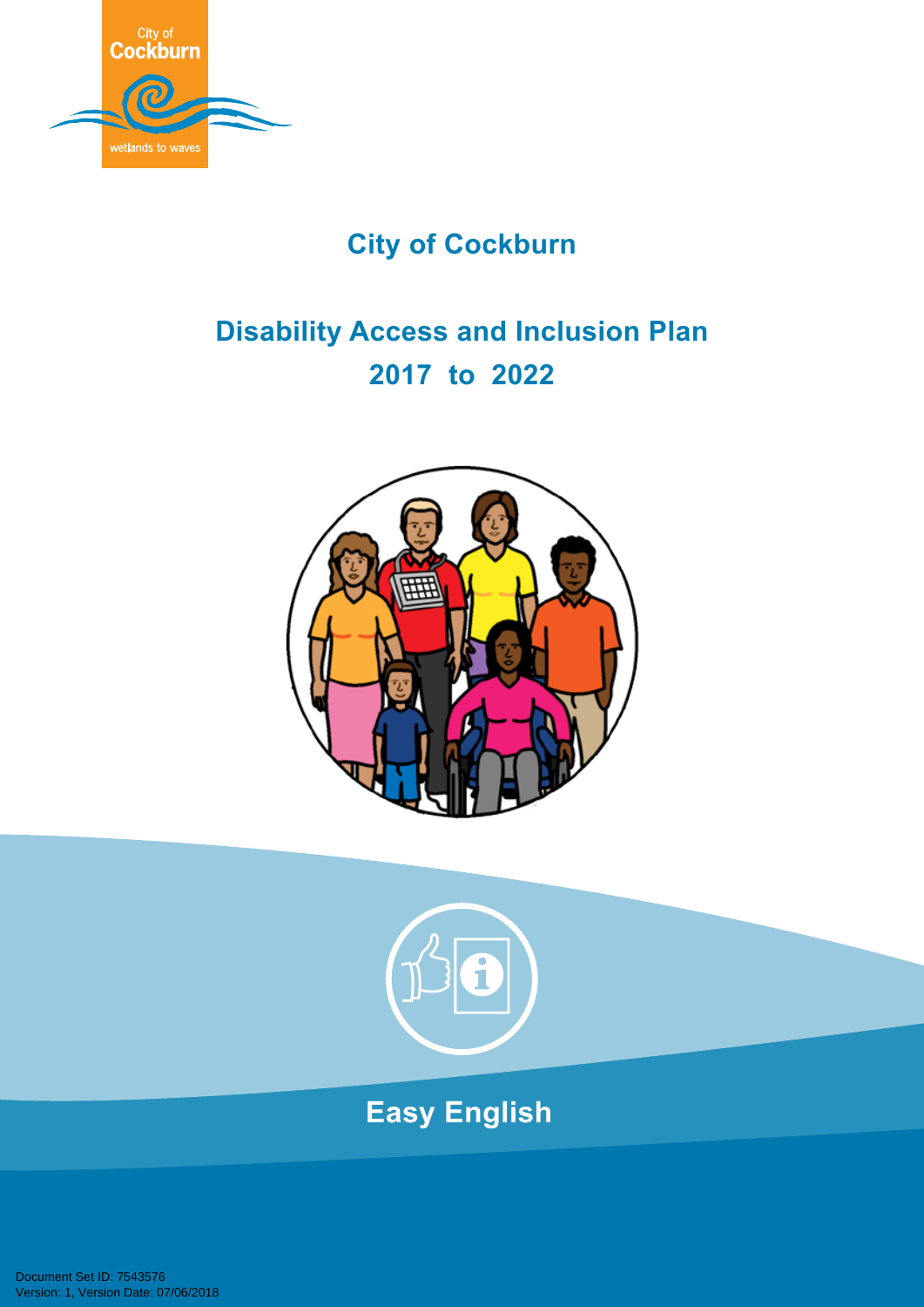### **Hard words**



This plan has some hard words. The first time we write a hard word

- it is in **blue**
- we will say what the hard word means.



## **About this plan**

This is the City of Cockburn's Disability **Access** and **Inclusion** Plan.

Access means everyone can use it.



Inclusion means everyone can be part of our community.



In this plan we say what we will do to make things better for people with a disability.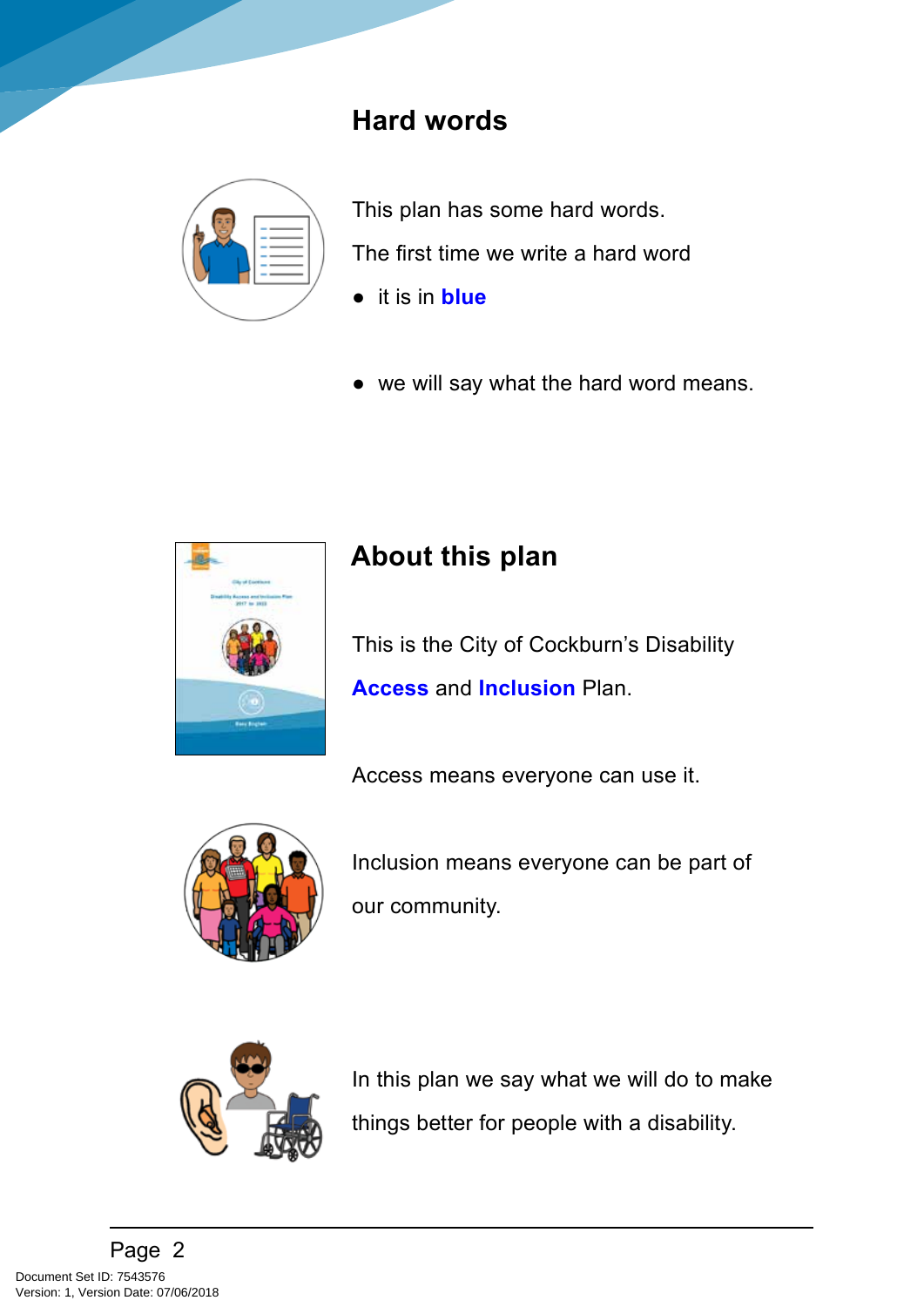#### **Services and events**



We want you to be able to

● use our services



● go to our events.

We will

- make an accessible event checklist
- tell people who run events how to make them accessible
- make our services better



● make sure people can get to our events and services



support people to communicate at our events



- have activities that
	- everyone can join
	- do **not** cost much money.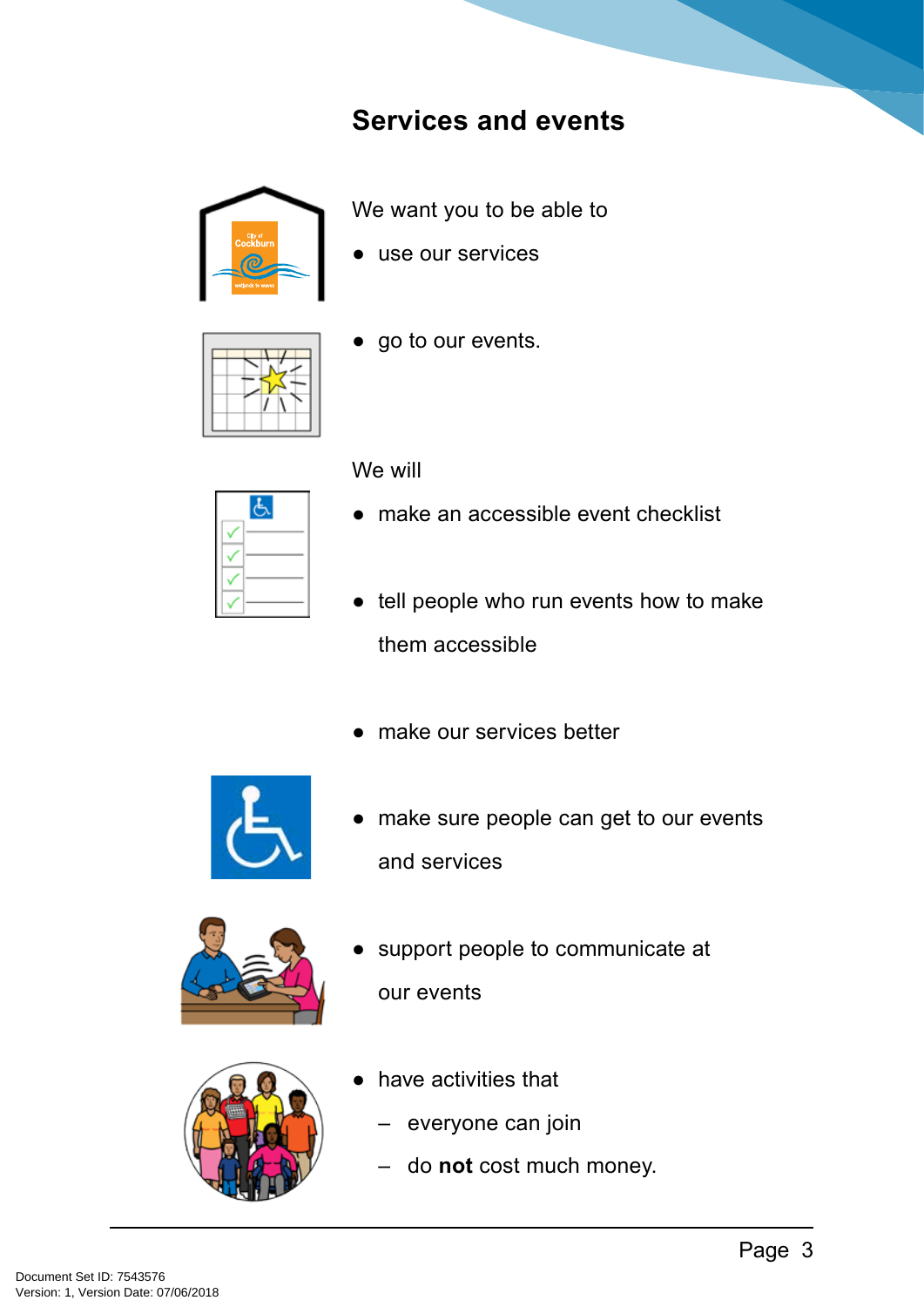## **Buildings and places**



We want you to be able to move around buildings and public places.



#### We will

spend money to make buildings accessible



- make sure new buildings are accessible
- have people who know about access as part of our plans



make sure you can get out of buildings in an **emergency**.

An emergency is when a bad thing happens and you need help.



- make sure there is accessible
	- paths
	- toilets
	- parking
	- signs.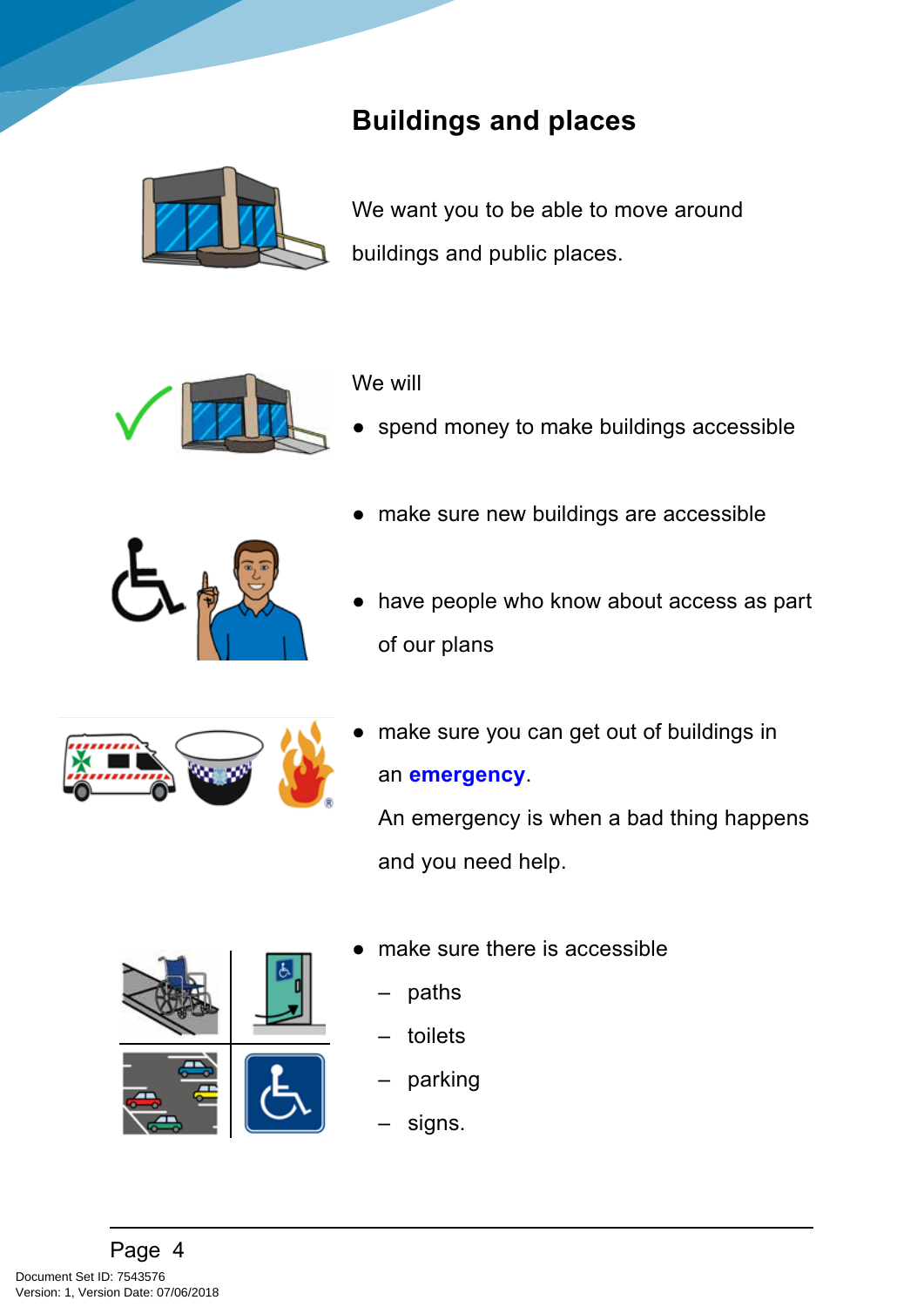

## **Information**

We will

We want you to be able to understand information we send you.



● make sure the information we give is accessible to everyone



make our online information accessible



● give you information in a way you can understand



● tell you about events and services in different ways

● make rules about the best ways for people to get information.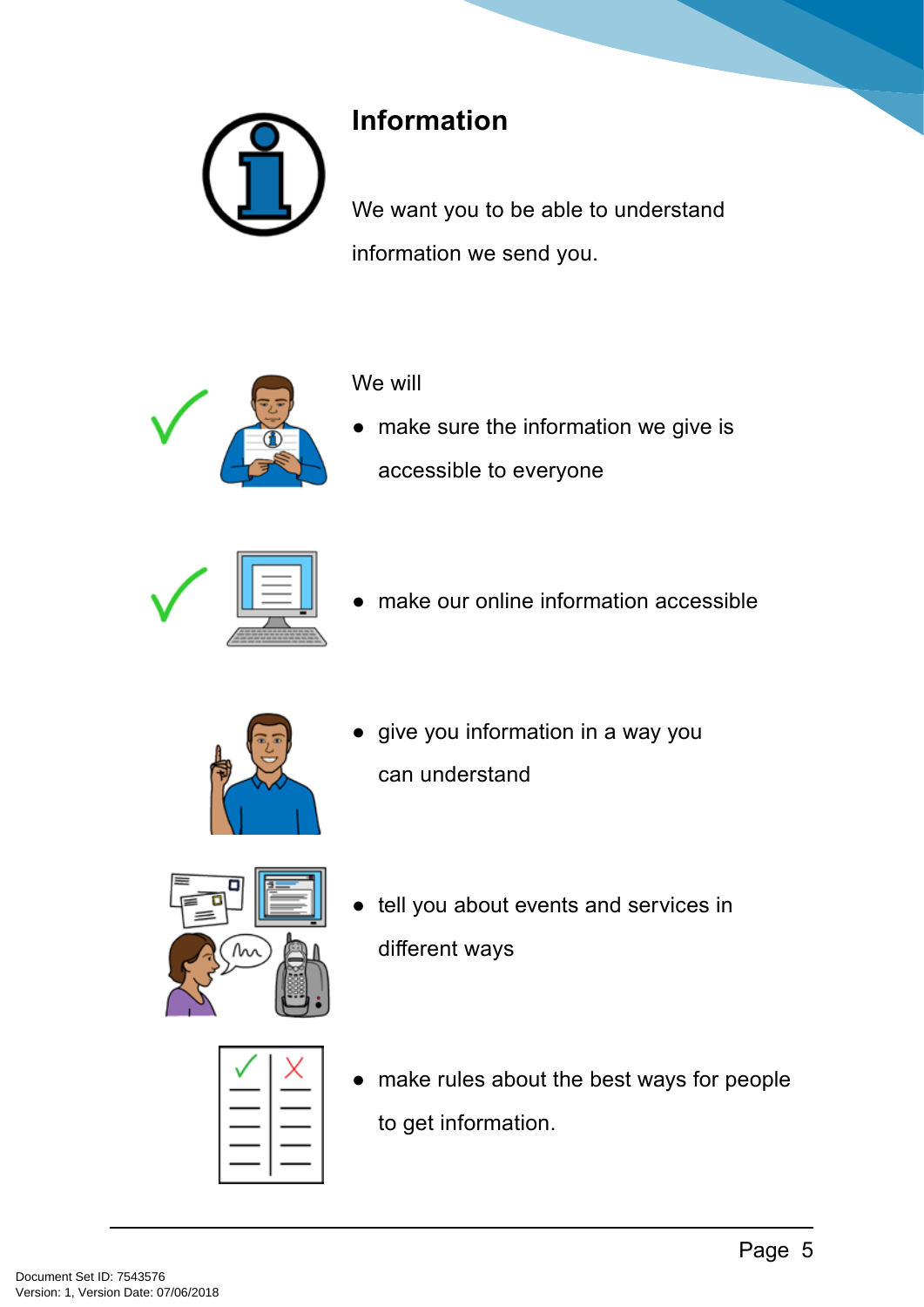### **Customer service**

We will



We want our staff to treat everyone with respect.



- make sure we train staff about access and inclusion
- make training about inclusion



● make sure staff know the best information about access and inclusion.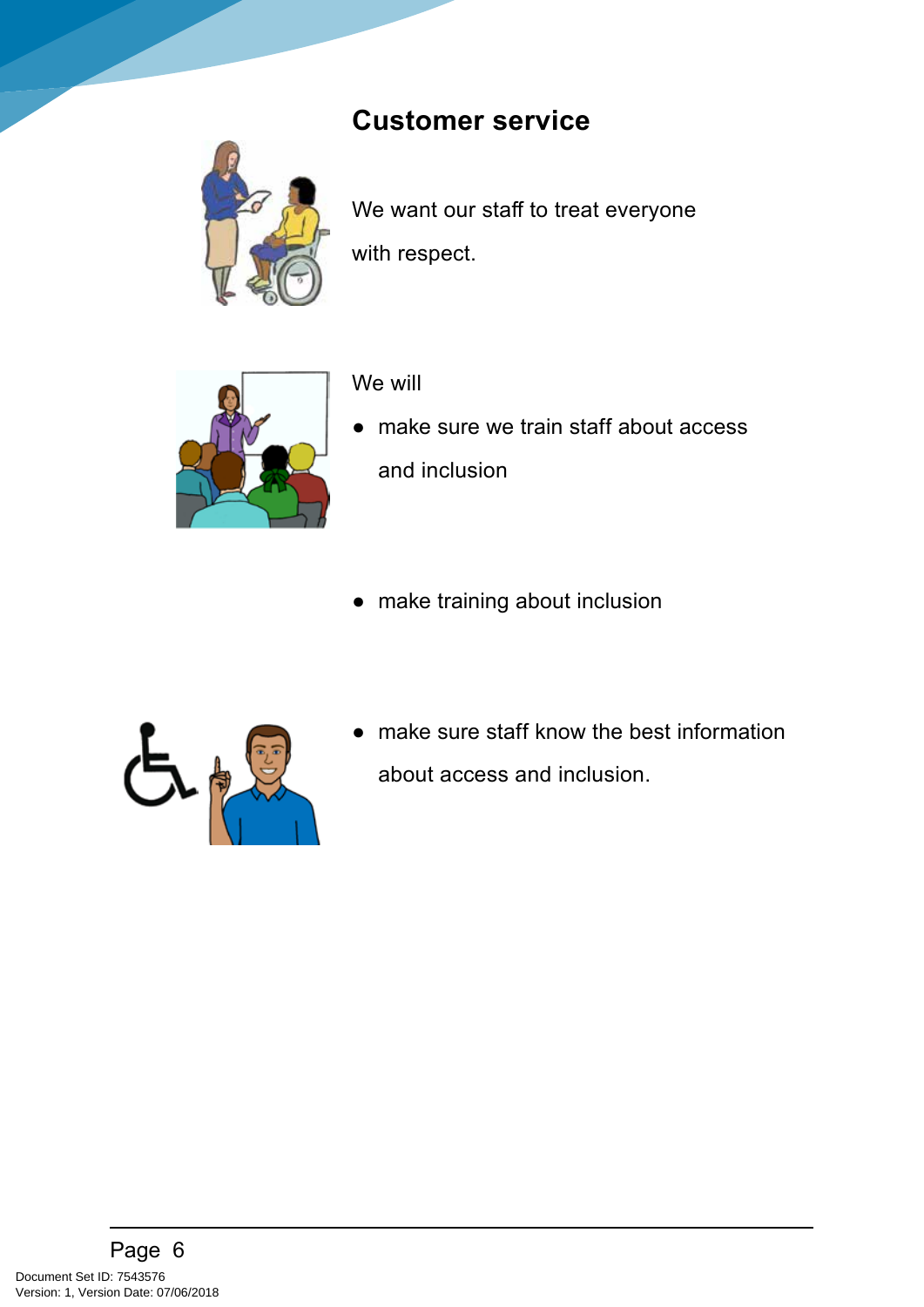## **Complaints**



We want you to be able to make **complaints** to us.



A complaint is when you

- are **not** happy
- tell us why.

We will



- support you to make a complaint
- tell people how they can make a complaint



make sure staff know what to do if you make a complaint



make sure people are **not** scared to make a complaint.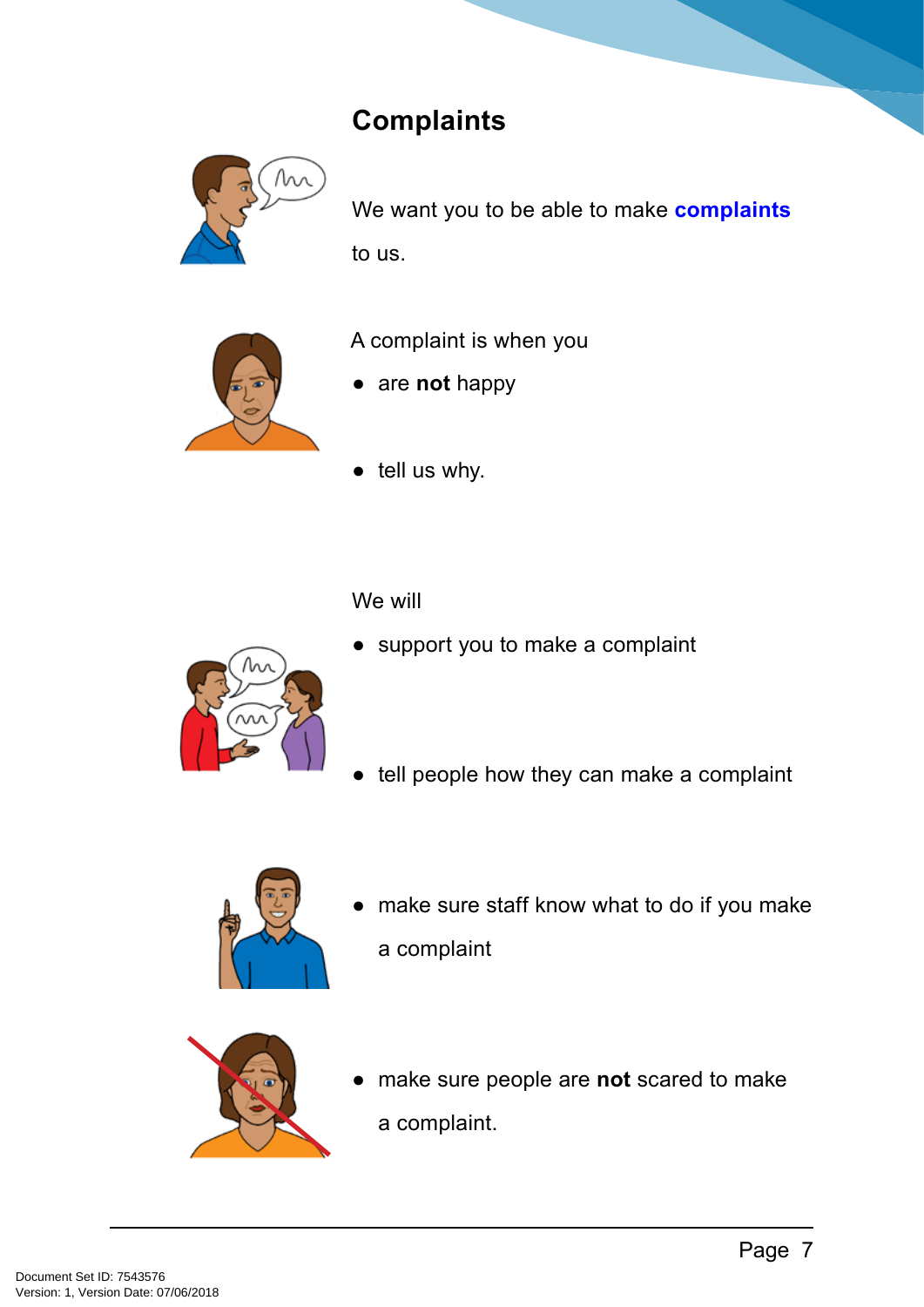#### **Work**



We want people with a disability to be able to work for us.



#### We will

- make more jobs for people with a disability
- make sure all staff and volunteers have an emergency plan



- support businesses to hire people with a disability
- support people with a disability to work with us



have more **traineeships** that lead to jobs. A traineeship is when you learn a job by working.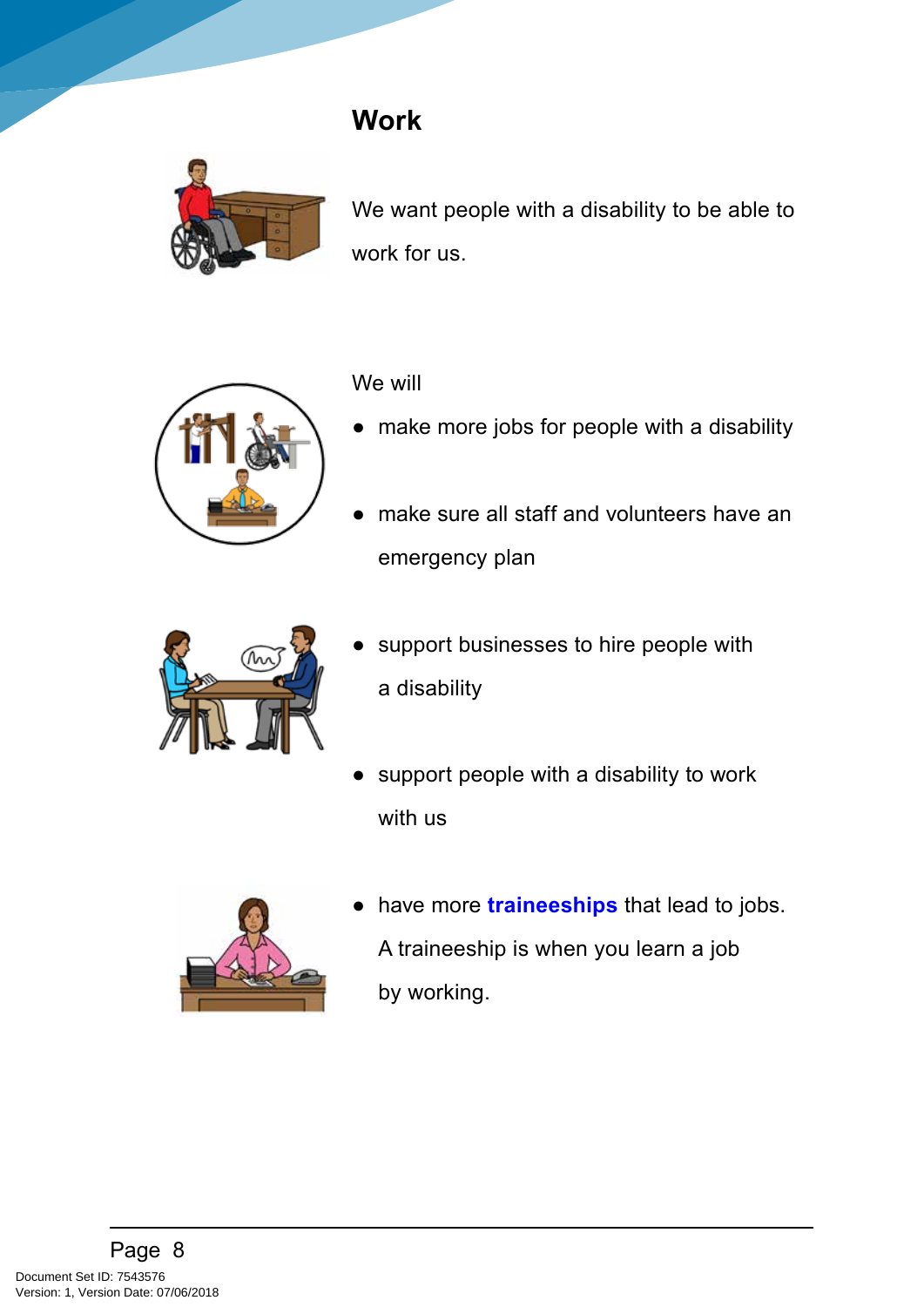

## **What you think**

We will

We want you to be able to tell us what you think.



● make a plan to support everyone to tell us what they think



tell you when we plan to talk to people in the community



● make sure staff know about the different ways people communicate.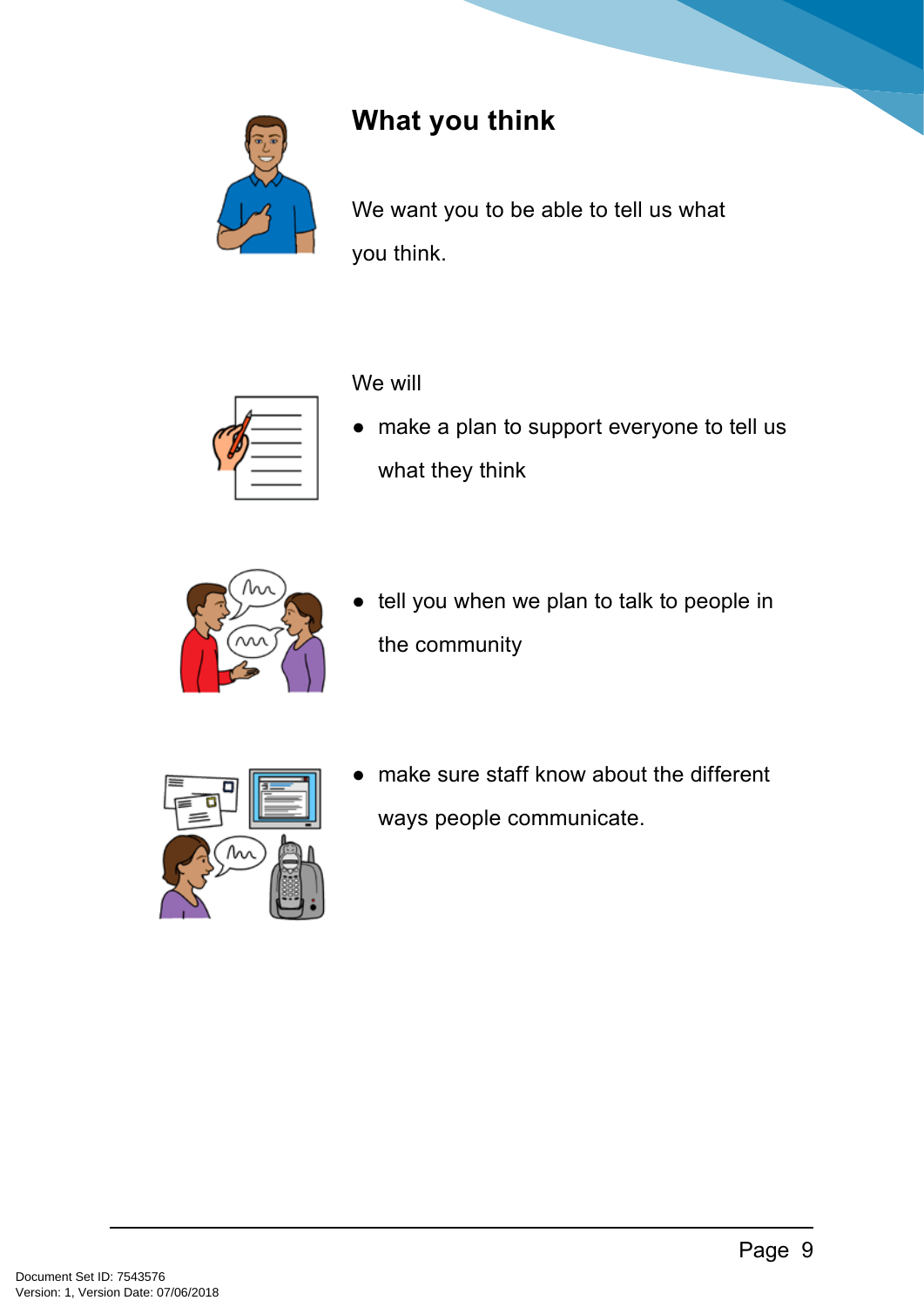

## **More information**

For more information about our

Disability Access and Inclusion Plan

● Call 08 9411 3444



Andrewe

● Email [customer@cockburn.wa.gov.au](mailto:customer@cockburn.wa.gov.au)